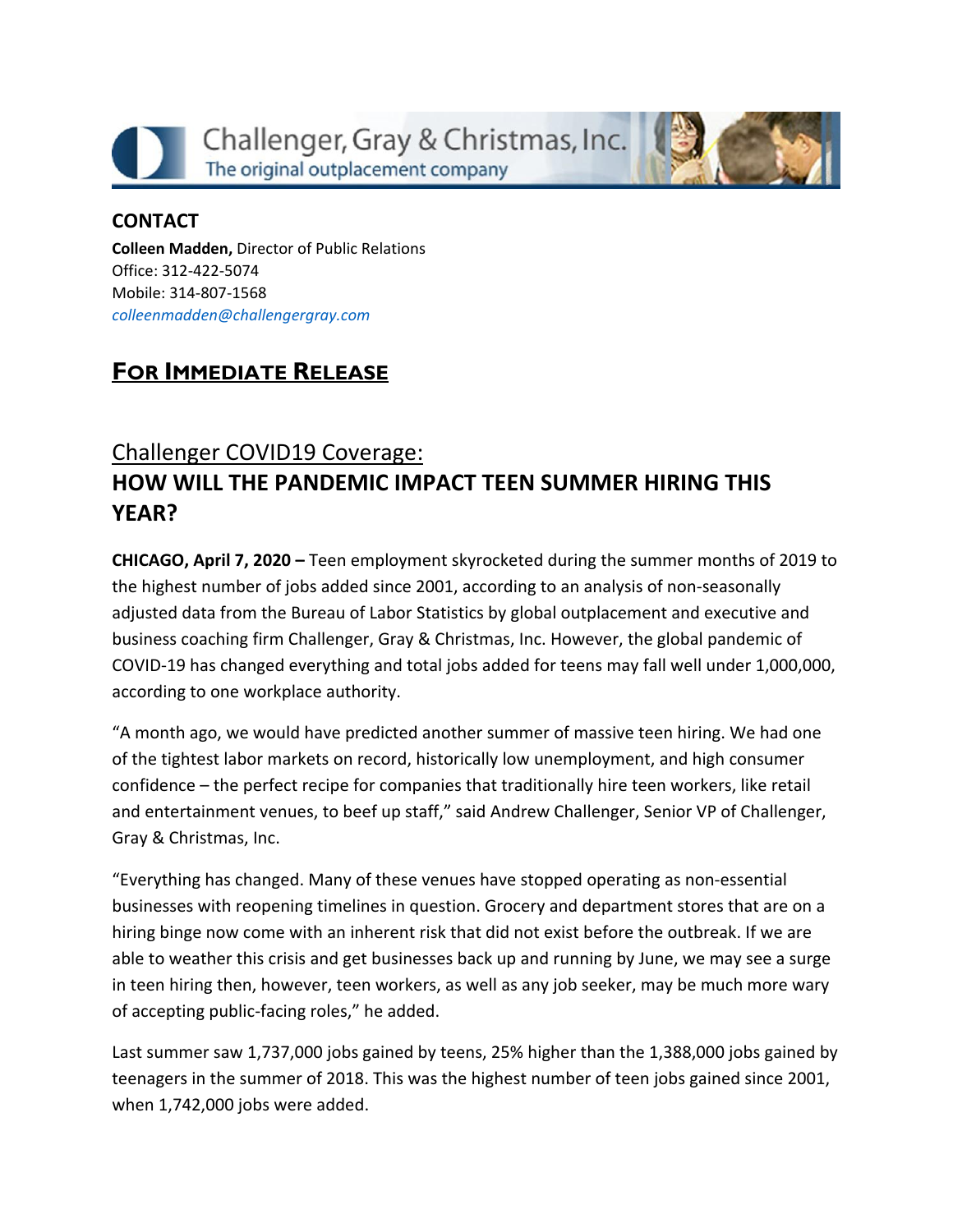However, many companies are in a holding pattern and thousands of others are not open for business at all. A [recent Challenger survey](https://www.challengergray.com/press/press-releases/covid19-hr-survey-results-how-are-companies-responding-crisis) found 37% of companies have instituted hiring freezes. Another 11% have implemented permanent layoffs and 49% are likely to in the next three months. Meanwhile, 4% report they are revoking internship offers for the summer, many of which tend to go to older teens.

Nearly 10 million workers have filed initial jobless claims over the last two weeks. Challenger predicts job losses in the Leisure sector alone could top 14 million.

"The teen summer job is the first step in people's careers. It is vitally important to helping young workers gain valuable skills that they will draw upon later in their jobs. Many employers want to see some job experience from even their entry-level workers," said Challenger.

"The year with the lowest summer hiring since 1998 occurred in 2010, during the recovery from the Great Recession, when 960,000 teen jobs were added in May, June, and July. This year may see even fewer as conservative estimates suggest businesses will likely still be closed for much or part of May," he added.

# # #